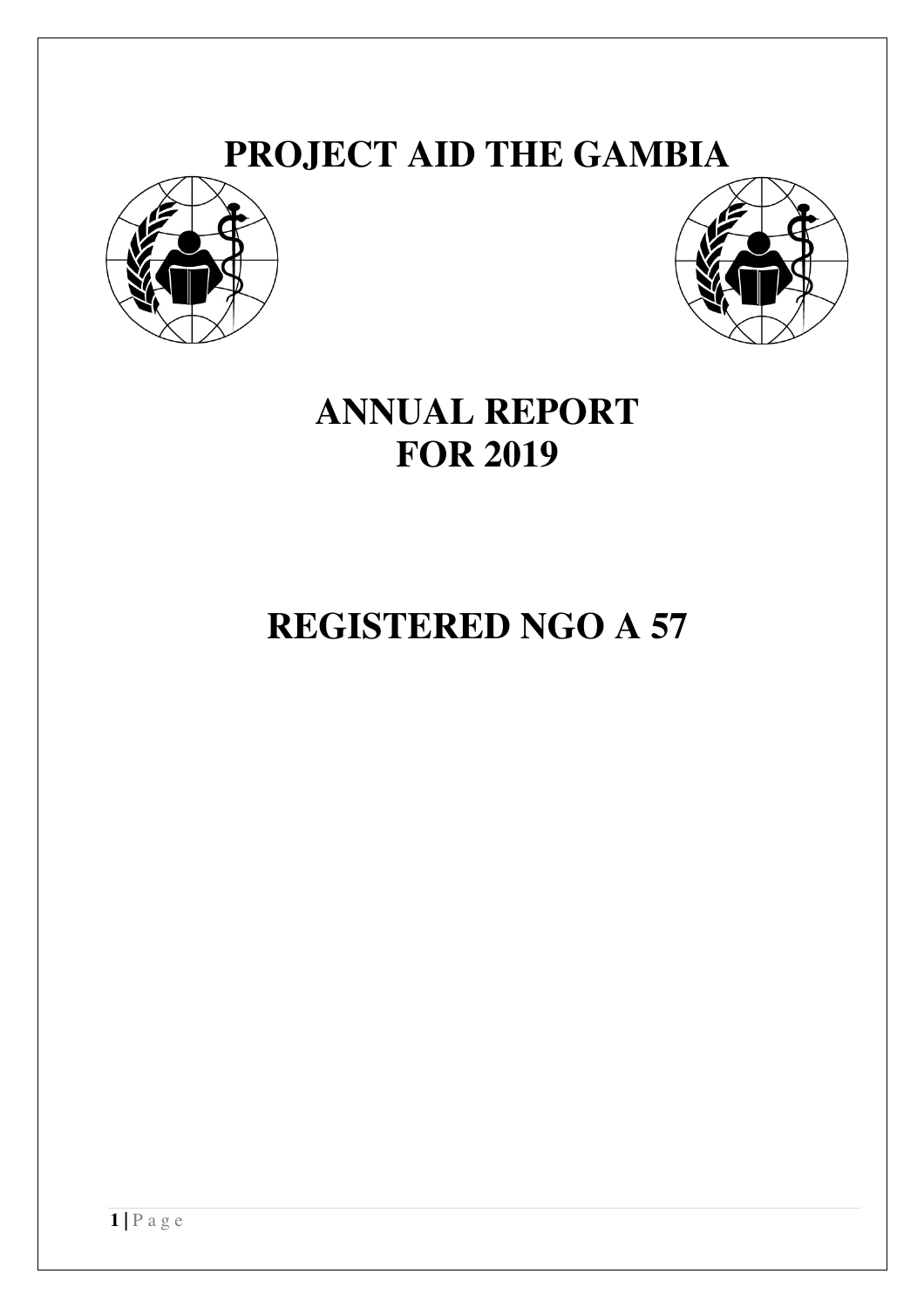# **Table of Contents**

| OVERSEAS MEDICAL TREATMENT FOR SICK GAMBIAN CHILDREN15                              |  |
|-------------------------------------------------------------------------------------|--|
| NUMBER OF CHILDREN ADMITTED TO / RETURNED FROM OVERSEAS                             |  |
|                                                                                     |  |
|                                                                                     |  |
|                                                                                     |  |
|                                                                                     |  |
|                                                                                     |  |
|                                                                                     |  |
| The following data show the number of patients seen by Buniadu Health Centre in the |  |
|                                                                                     |  |
|                                                                                     |  |
|                                                                                     |  |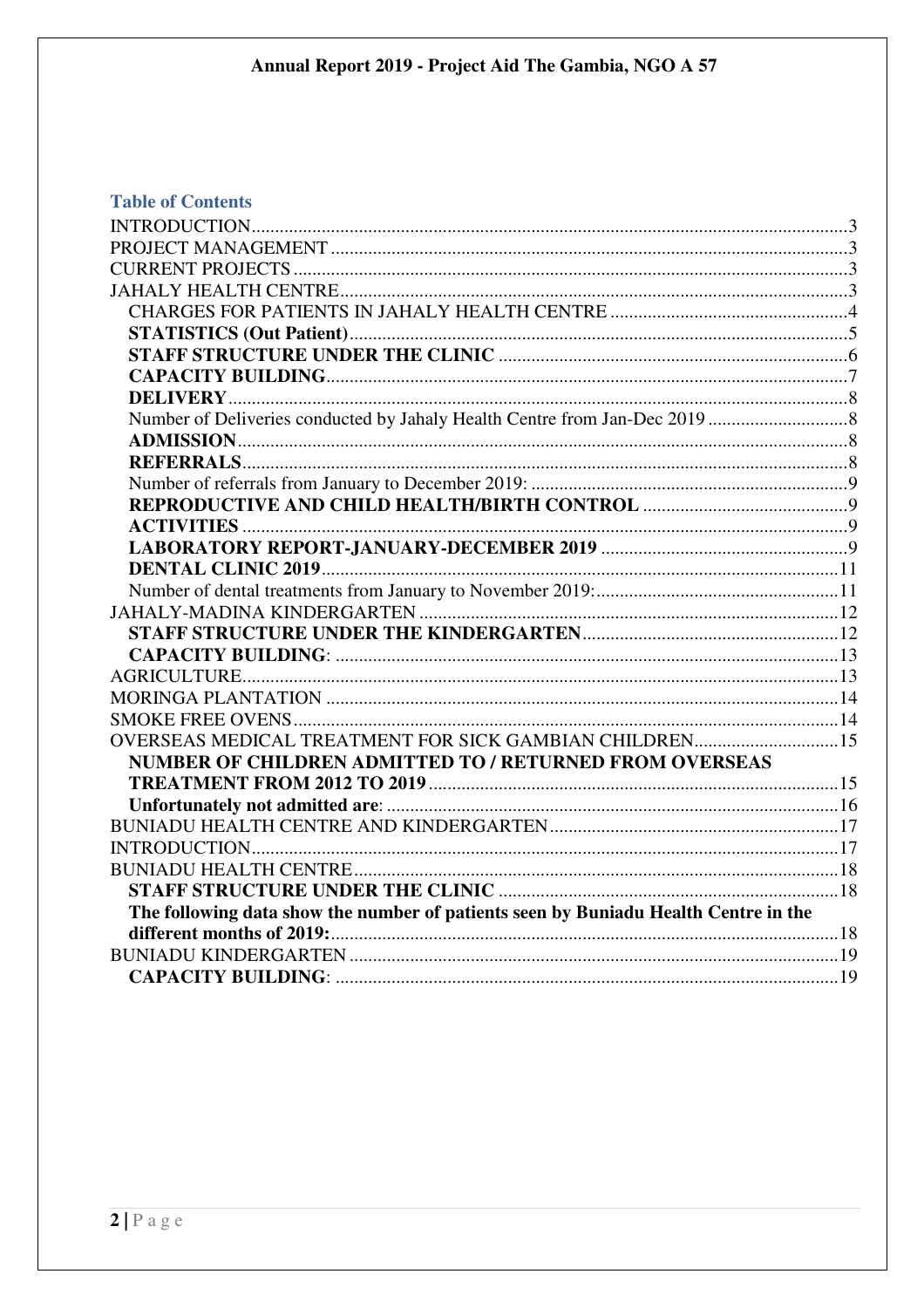## **INTRODUCTION**

Project Aid The Gambia, is a German / Gambian registered International Non Governmental Organisation (NGO), whose objective is to supplement Governments efforts in providing humanity services to the targeted rural communities. The project has been involved in a series of successful ventures since its inception in 1991, mainly in Education, Health and Agriculture which are the corner stones of any meaningful development; Project Aid therefore strives extensively to excel in these areas. Ultimately Project Aid The Gambia runs two Health Centres and two Kindergartens in Jahaly and Buniadu. In the education sector our Kindergarten has been exceptional in terms of both infrastructure and academic excellence. Project Aid is also engaged in supporting four women horticultural gardens in the villages of Jahaly and Madina, Central River Region. As part of its drive to improve health facilities, Project Aid, in collaboration with German Government, built a Model Health Centre in Njaba Kunda in 2011which continues to witnesses a massive improvement of medical services not only for the people of Njaba Kunda but for the whole of NBR. After being built, the new Njaba Kunda Health Centre was handed over to the Ministry of Health & Social Welfare in 2012.

The Administrative Head Office of Project Aid The Gambia is situated in Manjai Kunda, Kanifing Municipal Council (KMC).

## **PROJECT MANAGEMENT**

The Project Manager is Ebrima Jobarteh

## **CURRENT PROJECTS**

## **JAHALY HEALTH CENTRE**

As it is known by all Gambian that in the early 1990s Health Delivery services were very limited in the countryside, but the desire of the project management, led by the current Goodwill Ambassador At Large of The Republic of The Gambia, Mr. Matthias Ketteler, was to support the under privileged communities in dire need of help. Propelled by this desire, the project found its way through to Jahaly, with the guardianship of the late M.S.Tambadou.

Jahaly is in CRR West, a few kilometres from Brikamaba. The community of Jahaly consists predominantly of Sarahules with a handful of Fullas and Mandinkas in their midst. The Health Centre was established in March 1991.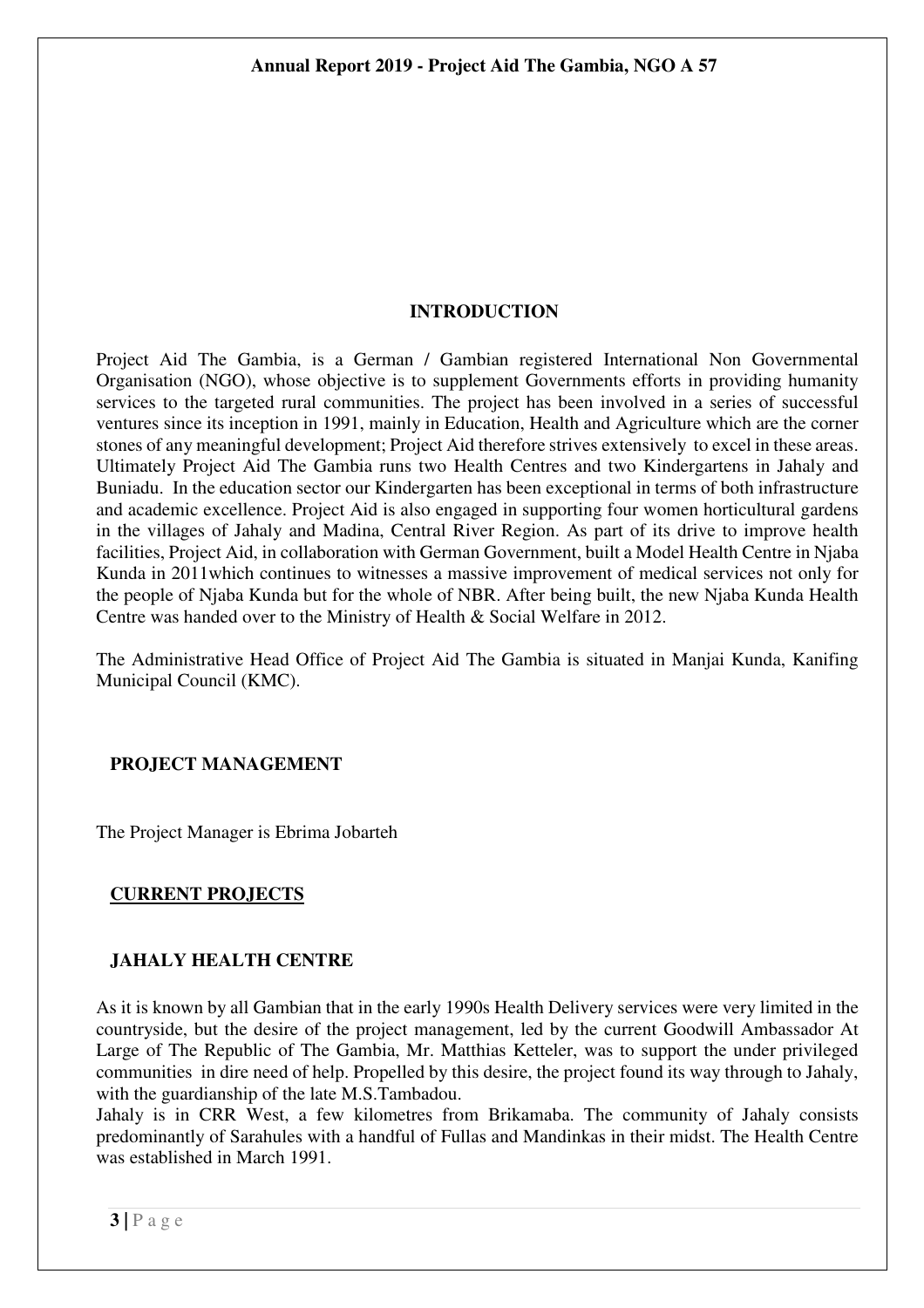Until today, the Health Centre is one of the most famous health facilities in the rural area in terms of infrastructure, cleanliness and quality of services. Jahaly Health Centre provides reasonable tariff that is affordable by all patients in and outside of The Gambia. This tariff has been viewed by many as the lowest in town, when one takes into account the service and free medication accorded every patient that visits the centre.

## CHARGES FOR PATIENTS IN JAHALY HEALTH CENTRE

#### **REGISTRATION**

| Ages             | <b>Gambians</b>    | <b>Foreigners</b>  |
|------------------|--------------------|--------------------|
| Under 5 yrs      | D <sub>15.00</sub> | D <sub>30.00</sub> |
| $5$ yrs - 14 yrs | D <sub>25.00</sub> | D <sub>50.00</sub> |
| 15 yrs upwards   | D30.00             | D60.00             |

## **ADMISSION**

| Imiccion<br>шізмон        | Gambians | 2 J 13            |  |
|---------------------------|----------|-------------------|--|
| -00<br>11 <b>u</b><br>___ | .00      | $\Omega$ $\Omega$ |  |

### **LAB**

| <b>Tests</b>       | <b>Gambians</b>    | <b>Foreigners</b>   |
|--------------------|--------------------|---------------------|
| <b>BF</b>          | D <sub>25.00</sub> | D50.00              |
| HB                 | D <sub>25.00</sub> | D50.00              |
| <b>WBC</b>         | D <sub>25.00</sub> | D50.00              |
| <b>URINALYSIS</b>  | D <sub>25.00</sub> | D50.00              |
| <b>VDRL</b>        | D <sub>25.00</sub> | D50.00              |
| <b>HCG</b>         | D50.00             | D <sub>100.00</sub> |
| AFB/TB             | Free               | Free                |
| <b>HIV</b>         | Free               | Free                |
| <b>DELIVERY</b>    | Free               | Free                |
| <b>Blood Sugar</b> | D50,00             | D <sub>100,00</sub> |

For weekends, charges are double for both Gambians and Foreigners; except for emergency cases

Children from our kindergarten are also treated free of charge at the clinic.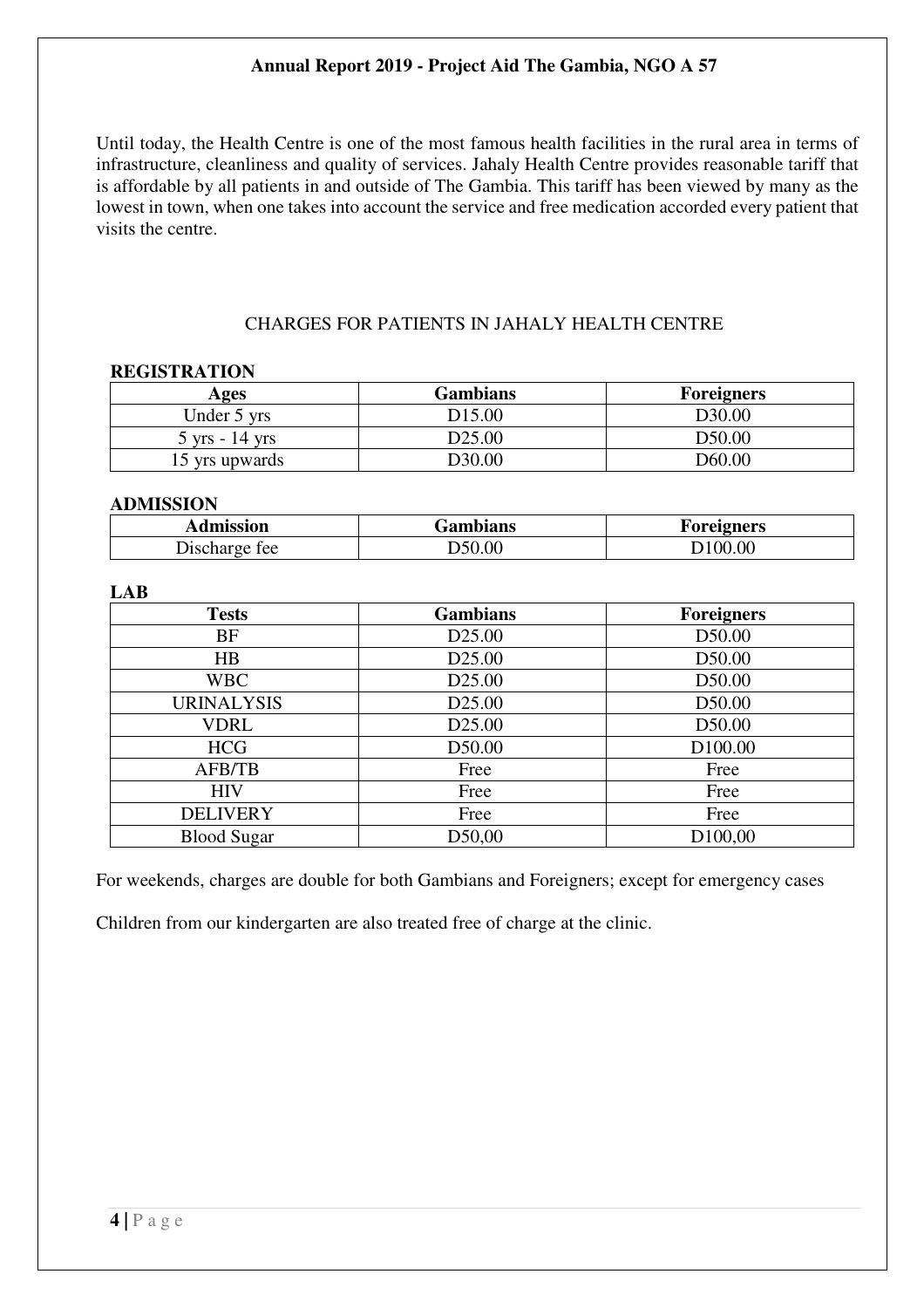## **STATISTICS (Out Patient)**

The following data shows the number of patients seen by Jahaly Health Centre in the different months of 2019:

# **Month male female Total FEES ADMISSIONDISCHARGES FEES WARD 1 WARD 2 REFERRALS**<br>19 950 28 0 6 January | 779 | 1,352 | 2,131 | 50,365 | 29 | 19 | 950 | 28 | 0 | 6 February | 994 | 1,508 | 2,363 | 56,425 | 37 | 33 | 1,700 | 37 | 0 | 10 March | 1,078 | 1,726 | 2,671 | 64,355 | 18 | 21 |1,200 | 24 | 0 | 4 April | 902 | 1,491 | 2,393 | 54,190 | 24 | 22 |1,150 | 28 | 0 | 6 May | 1,027 | 1,797 | 2,824 | 64,565 | 35 | 30 | 1,450 | 29 | 0 | 12 June | 840 | 1,322 | 2,162 | 49,265 | 24 | 22 |1,100 | 23 | 0 | 5 July | 1,247 | 1,845 | 3,092 | 67,565 | 26 | 19 |1,000 | 30 | 0 | 6 August | 1,123 | 1,739 | 2,862 | 66,610 | 28 | 28 | 1,400 | 36 | 0 | 6 September | 2,090 | 3,202 | 5,292 | 119,340 | 34 | 33 | 1,700 | 47 | 0 | 6 October | 1,472 | 2,371 | 3,843 | 90,410 | 28 | 21 |1,100 | 30 | 0 | 6 November | 863 | 1,446 | 2,309 | 55,545 | 28 | 29 |1,500 | 34 | 0 | 7 December | 754 | 1,290 | 2,044 | 50,355 | 15 | 13 | 650 | 20 | 0 | 8 **Total 13,169 21,089 33,986 788,990 326 290 14,900 366 0 82**

#### **PATIENTS STATISTIC 2019**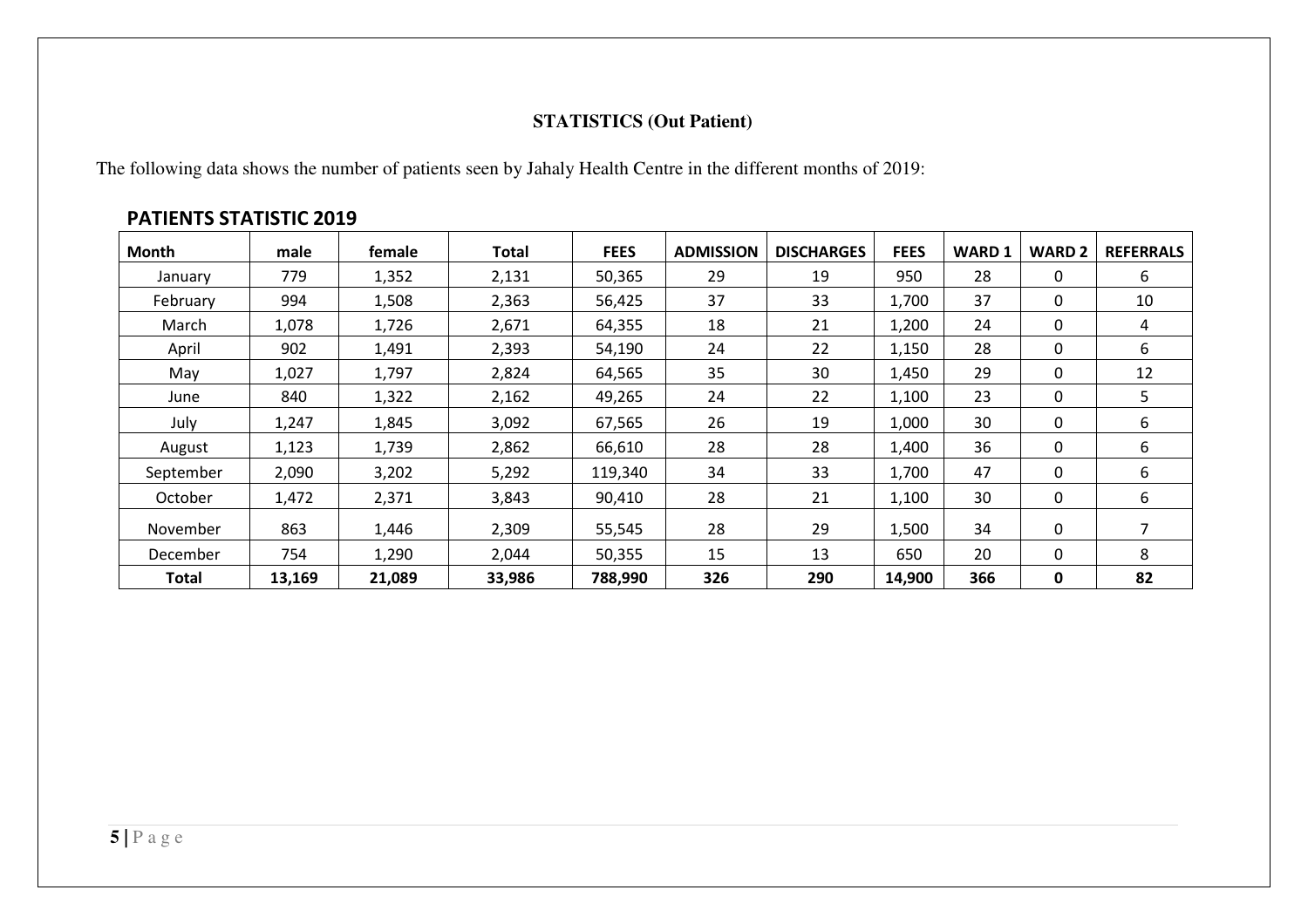There are three consultation rooms in Jahaly Health Centre which accommodate patients from the regions of CRR, LRR, URR and some parts of Cassamance in Senegal.

There is one pharmacy where all prescribed drugs are dispensed by the pharmacist assistant. The outpatients can also use a laboratory where investigations are carried out on patients such as blood film for malaria test (BF) haemoglobin estimation (HB), white blood cell count (WBC), HCG, Acid fast bacilli (AFB) for sputum spearing for tuberculosis, sickle cell and venereal disease (VDRL) to investigate syphilis. There are two wards, namely one adult ward where all adult male and female patients are admitted, and one children's ward. Three private rooms are attached to the adult ward, with one room for the nurse on duty. Both wards have a capacity of 30 beds in total. Two flush toilets and two showers in each ward ensure a high hygienic standard.

Two office spaces within the OPD building, one of which has again been allocated to MRC, since March  $1<sup>st</sup>$  2015 to conduct a new study of Rotavirus Vaccine Impact & Effectiveness, after a successful completion of their two year research work on pneumonia, sepsis and meningitis in children less than five years of age as well as PRINOGAM Research in 2013); the other room has been reassigned to a team of nurses from Brikama-Ba of the Infant Welfare Clinic, to conduct procedures at the centre, twice every month as the Ebola threat seems to have dwindled and no case has ever been found in the country.

The electricity supply in the health centre comes from one main source of solar energy which had been re-energized in 2014, with the importation of 24 new solar panels, extra inverter and their accessories from Germany, to strengthen the capacity base, due to ever increasing demand of the facility. This solar energy source is also responsible for pumping water from two boreholes that supply clean pipe, borne water to the entire facility, as well as to the attached moringa plantation 24/7.

## **STAFF STRUCTURE UNDER THE CLINIC**

There are thirty three staff at Jahaly Health Centre including cleaners and gardeners. Below is a table showing the number of staff and their designation:

| <b>STAFF</b>                       | <b>NUMBER</b> |  |  |  |  |
|------------------------------------|---------------|--|--|--|--|
| <b>SEN Midwife</b>                 |               |  |  |  |  |
| <b>State Enrol Nurse - General</b> | 2             |  |  |  |  |
| <b>CHN</b> Ophthalmic              |               |  |  |  |  |
| <b>Nurse Attendants</b>            | 11            |  |  |  |  |
| <b>COHW</b>                        |               |  |  |  |  |
| Assistance lab technicians         | 2             |  |  |  |  |
| Drivers                            |               |  |  |  |  |
| Watchmen (day & night)             | າ             |  |  |  |  |
| Gardeners (clinic & moringa)       | 8             |  |  |  |  |
| <b>Cleaners</b>                    | 3             |  |  |  |  |
| <b>Total</b>                       | 33            |  |  |  |  |

2019 was a successful year for the clinic as all our sponsored trained nurses contributed greatly in adequately serving the huge amount of patients the clinic received. This can be seen in the statistics and records provided of treated patients. The number of nurse attendants at the clinic has also increased to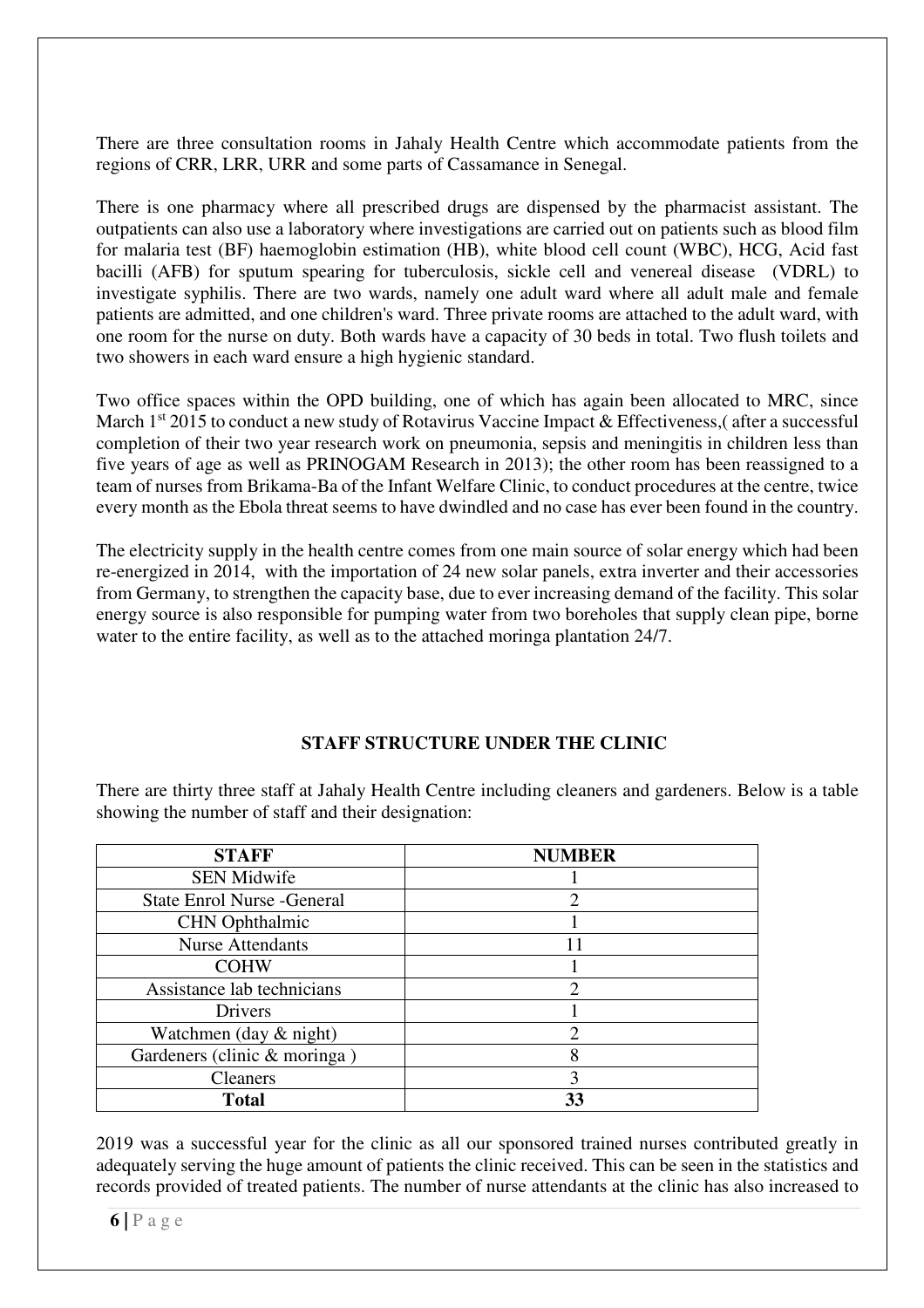cope with the rising demand for services due to the increased number of patients seen at the facility each day.

Two Flat Screen TVs - one in the main ward and the other in the registration hall - which are connected to satellite disks for national and international news, have also been maintained during the year under review.

## **CAPACITY BUILDING**

In 2019, two staff, sponsored by the Project, are currently enrolled at the SEN school in Bansang. The project firmly believes that human resource development is key in assuring quality service. In 2019, a workshop was conducted by NGO Affairs at Tendaba Camp and our Project Manager graced the occasion.

Project Aid has also accorded the nursing staff professional training at the hands of Dr Azadeh, a senior gynaecologist and lecturer at the University of The Gambia, who has been serving as medical adviser to the project; who by extension also conducts training programs for the medical staff as well as caring for chronically ill patients in the area, during the year under review.

The labour ward consists of two delivery beds, two baby cots and one post natal bed for observation of post delivery mothers for six hours, and it's equipped with a sterilizer and oxygen concentrator. In 2018 the project got it own experienced midwife for the Jahaly Health Centre. All critical labour cases are referred to Bansang Hospital.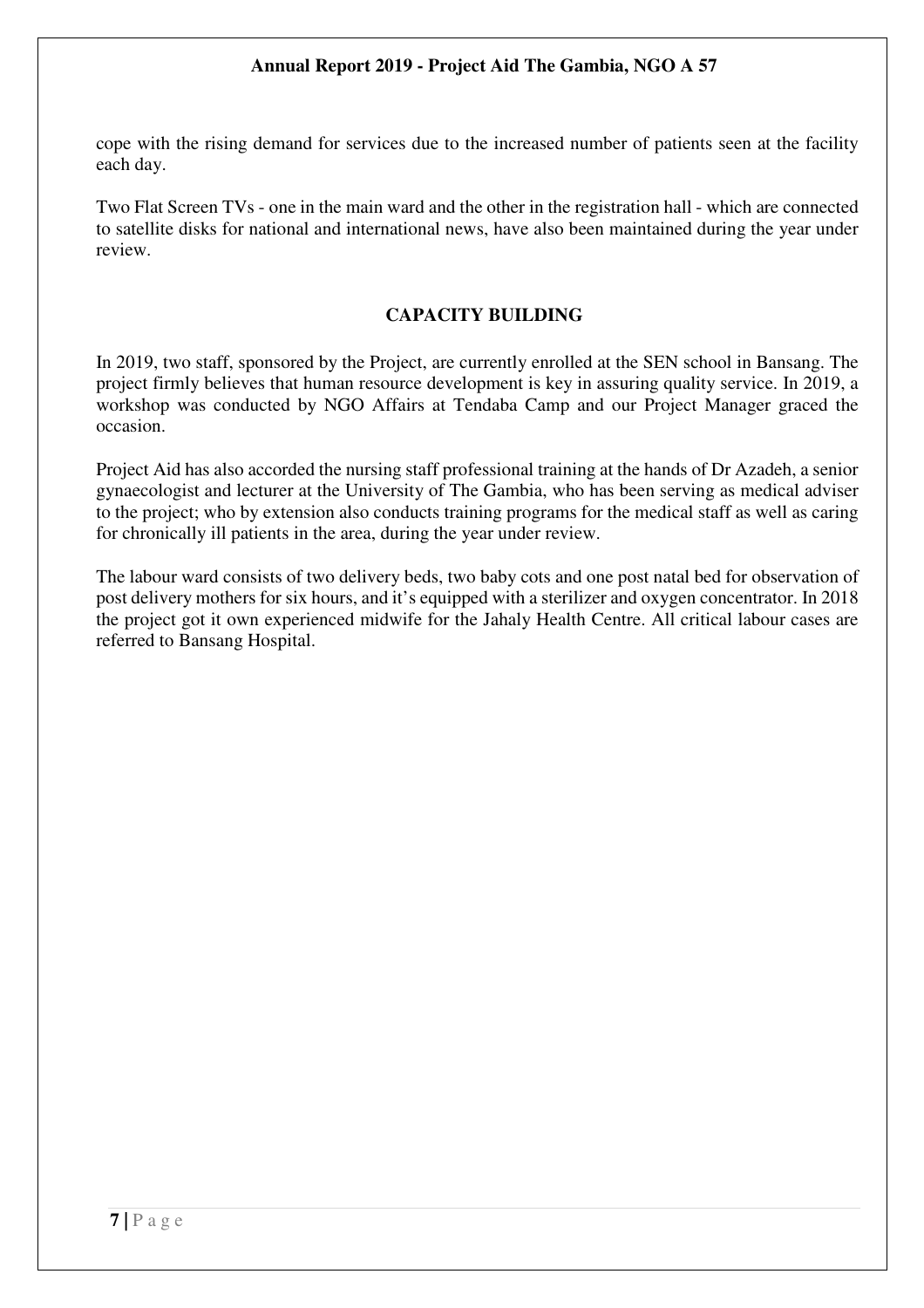## **DELIVERY**

Jahaly Health Centre is not left behind in terms of conducting proper and quality delivery to women. Fifty-one babies were delivered from Jan-Dec 2019.

#### **MATERNITY 2019**

| <b>MONTH</b> | <b>MALE</b>    | <b>FEMALE</b>  | <b>TOTAL</b>   | <b>Healthy</b> | <b>Dead</b>    | <b>Referrals</b> |
|--------------|----------------|----------------|----------------|----------------|----------------|------------------|
| January      | 5              | $\overline{2}$ | 7              | 6              | 0              |                  |
| February     | 3              | $\Omega$       | 3              | 3              | 0              | 0                |
| March        | 3              | $\overline{2}$ | 5              | 4              | 0              | 1                |
| April        | 1              | 0              | 1              | 1              | 0              | n                |
| May          | 3              | $\overline{2}$ | 5              | 3              | 1              | 1                |
| June         | 1              | 1              | $\overline{2}$ | $\overline{2}$ | 0              | 0                |
| July         | $\Omega$       | 1              | 1              | $\Omega$       | $\Omega$       | 1                |
| August       | 1              | 3              | 4              | 4              | 0              | O                |
| September    | 3              | $\overline{2}$ | 5              | 5              | 0              | 0                |
| October      | 3              | 3              | 6              | 6              | 0              | ი                |
| November     | $\overline{2}$ | 3              | 5              | 5              | $\Omega$       | 0                |
| December     | 4              | 3              | 7              | 6              | 1              | N                |
| Total        | 29             | 22             | 51             | 45             | $\overline{2}$ | 4                |

Number of Deliveries conducted by Jahaly Health Centre from Jan-Dec 2019

#### **ADMISSION**

Conditions that cannot be handled at the outpatient area are admitted to the ward. These include mostly cases of malnutrition, burns, severe malaria, severe diarrhoea, pneumonia, sepsis, dysentery, to name a few. In 2019, 326 patients were admitted on the wards with various illnesses as stated earlier.

## **REFERRALS**

Jahally Health Centre is a minor health centre according to the World Health Organization's (WHO) definition. The health centre does not treat surgical cases, orthopaedic cases or urological conditions, as these are conditions beyond the limits of the staff and such cases are naturally referred to Bansang Hospital for further attention.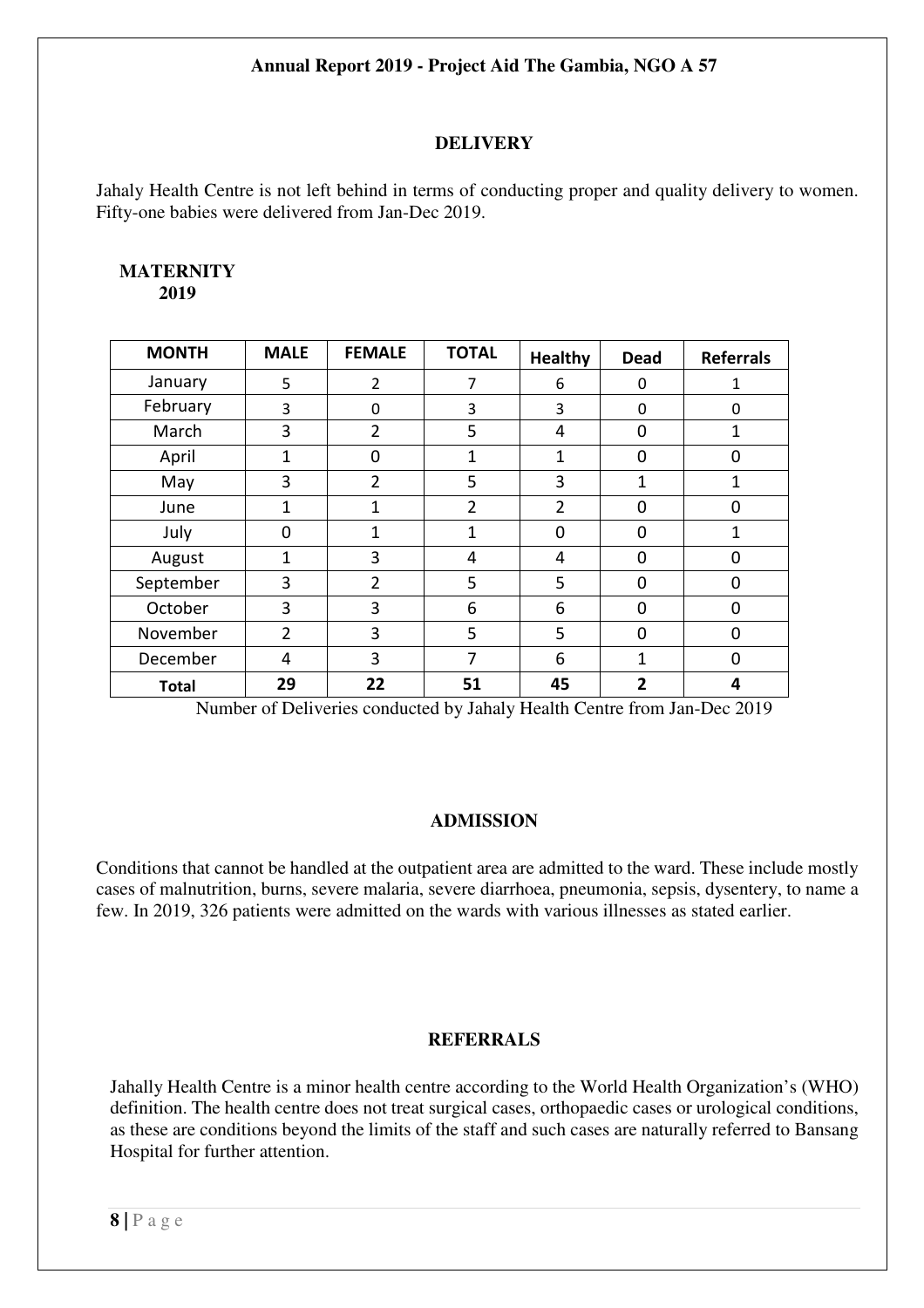| <b>NUMBER OF</b> |     |                |     |          |     |          |     |     |                |               |            |     |       |
|------------------|-----|----------------|-----|----------|-----|----------|-----|-----|----------------|---------------|------------|-----|-------|
| <b>REFERALLS</b> |     |                |     |          |     |          |     |     |                |               |            |     |       |
| <b>MONTH</b>     | Jan | Feb            | Mar | Apr      | May | Jun      | Jul | Aug | Sept           | Oc            | <b>Nov</b> | Dec | Total |
|                  |     |                |     |          |     |          |     |     |                |               |            |     |       |
| Out/inpatients   | 6   | 10             | 4   | $\sigma$ | 12  |          | 6   | b   | b              | $\mathfrak b$ |            |     | 82    |
| maternity        |     | $\overline{0}$ |     |          |     | $\Omega$ |     |     | $\overline{0}$ |               | 0          |     | 4     |
| Total            | −   | 10             |     | $\sigma$ | 13  |          | ⇁   | b   | b              | $\mathfrak b$ | ⇁          |     | 86    |

Number of referrals from January to December 2019:

The total number referred for the year amounted to 86 Patients

## **REPRODUCTIVE AND CHILD HEALTH/BIRTH CONTROL**

Healthy children together with a healthy mother make a smiling family. A mother can take good care of her children only when, food, shelter, clothing, as minimal basic human needs, are achieved; followed by physical and mental well- being, a minimised economic burder, poverty reduced, better education. Currently we have enrolled one hundred and sixty clients (160) out of which 34 are men and all the clients are in their active reproductive stages.

#### **ACTIVITIES**

General cleaning and environmental sanitation of the health centre still remains a priority to the health staff. The staff, together with the cleaners, engage in general cleaning periodically to make the health centre a good place to live. The staff formed a joint football team with the teachers in the kindergarten in order to create a sense of unity and cooperation amongst themselves. Sports, particularly football and general physical exercise, are part of the daily activities of the staff, and football matches are often organised with other teams in the neighbourhood to maintain harmony and fitness for good health. In November 2018, sportswear was given to the Jahaly and Madina football teams by the project chairman, as part of his annual support to the youths in sports, building good relations between his staff and the youth of the community, and,by extension, advocating good health through sports.

## **LABORATORY REPORT-JANUARY-DECEMBER 2019**

The information below shows the number of patients tested at the lab for malaria, white blood cell count, haemoglobin HCG for pregnancy, AFB for TB, urinalysis and blood sugar. The charges for each of these tests are tabulated above on the clinic's tariff.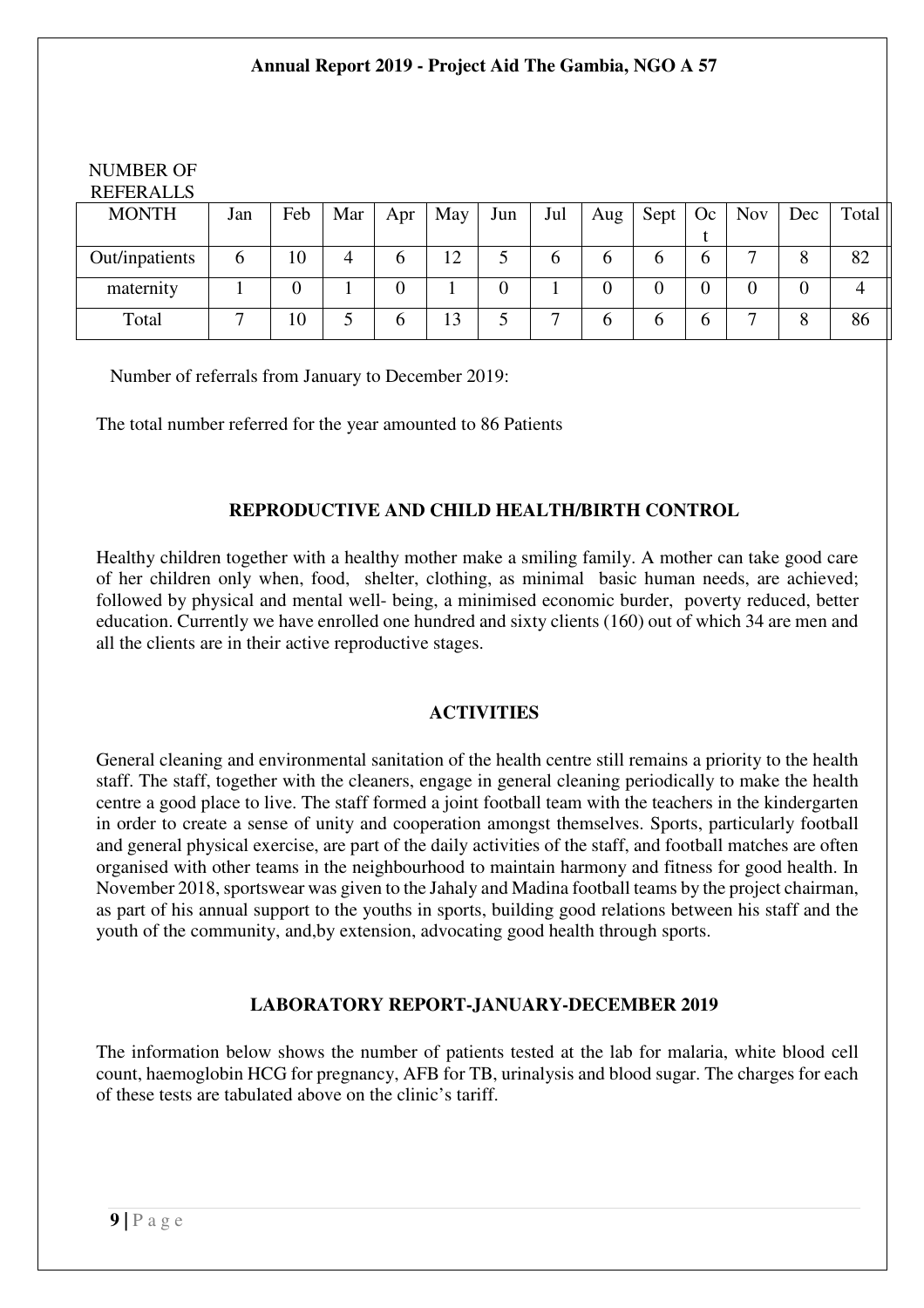Number of patients tested at the lab for malaria, white blood cell count, and haemoglobin, HCG for pregnancy, AFB for TB, urinalysis and blood sugar.

|                 |             |                |            |      |            |             |                   |            | <b>BLOOD</b> |             |
|-----------------|-------------|----------------|------------|------|------------|-------------|-------------------|------------|--------------|-------------|
|                 | AFB/TB      | <b>BF</b>      | <b>WBC</b> | HB   | <b>HIV</b> | <b>VDRL</b> | <b>URINALYSIS</b> | <b>HCG</b> | <b>SUGAR</b> | <b>FEES</b> |
| <b>January</b>  | 0           | 252            | 422        | 138  | 0          | 29          | 224               | 76         | 30           | 29,775      |
| February        | 0           | 202            | 397        | 241  | 0          | 26          | 342               | 78         | 14           | 33,825      |
| <b>March</b>    | 0           | 11             | 441        | 295  | 0          | 45          | 361               | 99         | 0            | 33,200      |
| <b>April</b>    | 0           | $\overline{7}$ | 388        | 347  | 0          | 66          | 307               | 109        | 0            | 33000       |
| May             | 0           | 10             | 424        | 467  | 0          | 42          | 453               | 126        | 20           | 40,975      |
| June            | 0           | 19             | 280        | 221  | $\pmb{0}$  | 9           | 257               | 69         | 8            | 22,625      |
| July            | $\Omega$    | 17             | 313        | 270  | 0          | 16          | 356               | 95         | 24           | 29,200      |
| <b>August</b>   | $\pmb{0}$   | 102            | 326        | 249  | $\pmb{0}$  | 17          | 336               | 115        | 27           | 32,150      |
| September       | $\mathbf 0$ | 271            | 273        | 434  | 0          | 8           | 509               | 73         | 41           | 42,050      |
| <b>October</b>  | $\mathbf 0$ | 262            | 75         | 247  | 0          | 10          | 266               | 98         | 46           | 26,550      |
| <b>November</b> | $\mathbf 0$ | 129            | 76         | 101  | 0          | 1           | 281               | 68         | 40           | 19,250      |
| <b>December</b> | $\mathbf 0$ | 178            | 67         | 173  | 0          | 6           | 224               | 62         | 40           | 20,250      |
| <b>TOTAL</b>    | 0           | 518            | 2665       | 1979 | 0          | 233         | 2300              | 652        | 96           | 222600      |

**2019**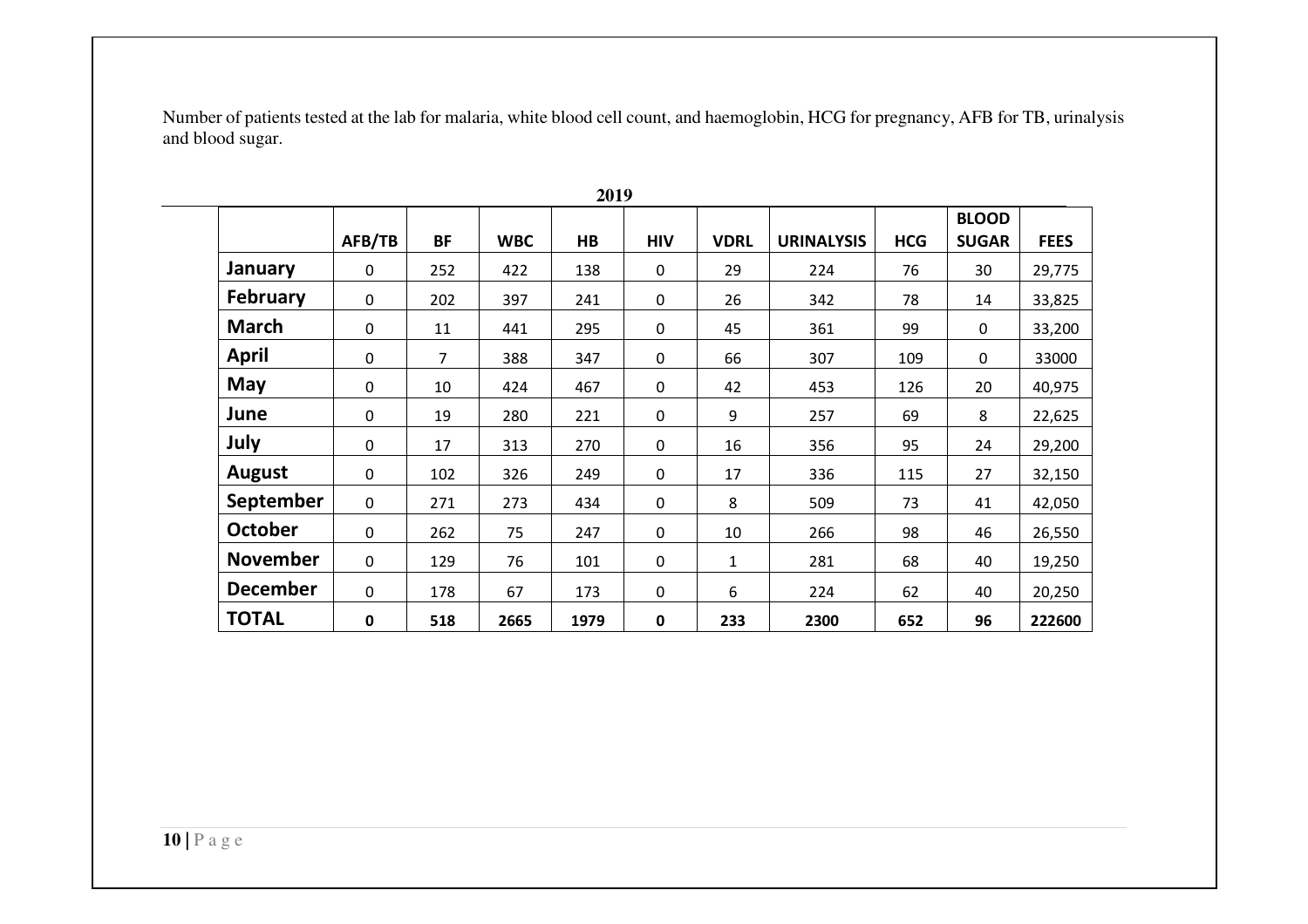#### **DENTAL CLINIC 2019**

The dental clinic was incorporated into the Jahaly Health Centre in 1998 with the view of promoting oral health care in the area and was fully operational in 2003 after an intensive 12 weeks course which was conducted at the Jahally health centre through the project in cooperation with the University of Witten/Herdecke in collaboration with WHO (prof. J. Frencken). During this period, five (5) of our project staff were trained and eventually took charge of our dental unit. Since this period, the dental unit had been operating smoothly until the beginning of 2012 when the unit was temporarily closed owing to lack of trained staff, as the trained ones had either left the country or quit for one reason or the other.

In 2017 we were able to reopen the dental unit; a former COHW (community oral health worker) was convinced to come back to the project. However, it was again closed in November 2019.

Prior to this, patients with dental problems didn't need to travel long distances to receive professional care.

Number of dental treatments from January to November 2019:

#### **DENTAL STATISTC 2019**

|                          | mal<br>e | female | total       | <b>EXTRACTIO</b><br>N | <b>GLAS</b><br><b>IONOMER</b> | <b>COMPOSIT</b><br><b>E LIGHT</b> | <b>AMALGAM</b> | <b>DRY</b><br><b>SOCKET</b> | <b>DENTAL</b><br><b>ABSCESS</b> | <b>TRUAM</b><br>Α | <b>FEES</b>  |
|--------------------------|----------|--------|-------------|-----------------------|-------------------------------|-----------------------------------|----------------|-----------------------------|---------------------------------|-------------------|--------------|
| January                  | 62       | 77     | 139         | 132                   | $\overline{2}$                | $\mathbf 0$                       | 0              | $\mathbf{1}$                | 24                              | $\overline{2}$    | 11,550       |
| February                 | 48       | 76     | 124         | 126                   | $\pmb{0}$                     | 0                                 | 0              | $\pmb{0}$                   | 15                              | 4                 | 11,750       |
| March                    | 42       | 84     | 126         | 138                   | $\pmb{0}$                     | 0                                 | 0              | 3                           | 10                              | 1                 | 12,415       |
| April                    | 49       | 78     | 127         | 117                   | $\pmb{0}$                     | 0                                 | 0              | $\overline{2}$              | 29                              | 0                 | 11,350       |
| May                      | 53       | 109    | 162         | 172                   | $\pmb{0}$                     | 0                                 | 0              | 3                           | 19                              | 1                 | 15,350       |
| June                     | 43       | 63     | 106         | 97                    | $\pmb{0}$                     | 0                                 | 0              | 0                           | 13                              | 1                 | 9,950        |
| July                     | 51       | 75     | 126         | 99                    | $\pmb{0}$                     | 0                                 | 0              | 0                           | 22                              | 2                 | 10,050       |
| August                   | 22       | 41     | 63          | 33                    | $\pmb{0}$                     | 0                                 | 0              | $\pmb{0}$                   | 9                               | 0                 | 3,450        |
| Septembe<br>$\mathsf{r}$ | 44       | 78     | 122         | 146                   | $\pmb{0}$                     | 0                                 | $\mathbf 0$    | $\overline{2}$              | 9                               | 0                 | 12,350       |
| October                  | 59       | 89     | 148         | 145                   | 0                             | 0                                 | 0              | 1                           | 21                              | 1                 | 12,850       |
| Novembe<br>$\mathsf{r}$  | 53       | 66     | 119         | 120                   | 0                             | 0                                 | 0              | 0                           | 19                              | 0                 | 10,950       |
| Decembe<br>$\mathsf{r}$  | 0        | 0      | $\mathbf 0$ | $\mathbf 0$           | 0                             | 0                                 | 0              | 0                           | $\pmb{0}$                       | 0                 | $\mathsf{O}$ |
| Total                    | 526      | 836    | 1362        | 1325                  | $\mathbf{2}$                  | 0                                 | 0              | 12                          | 190                             | 12                | 122,015      |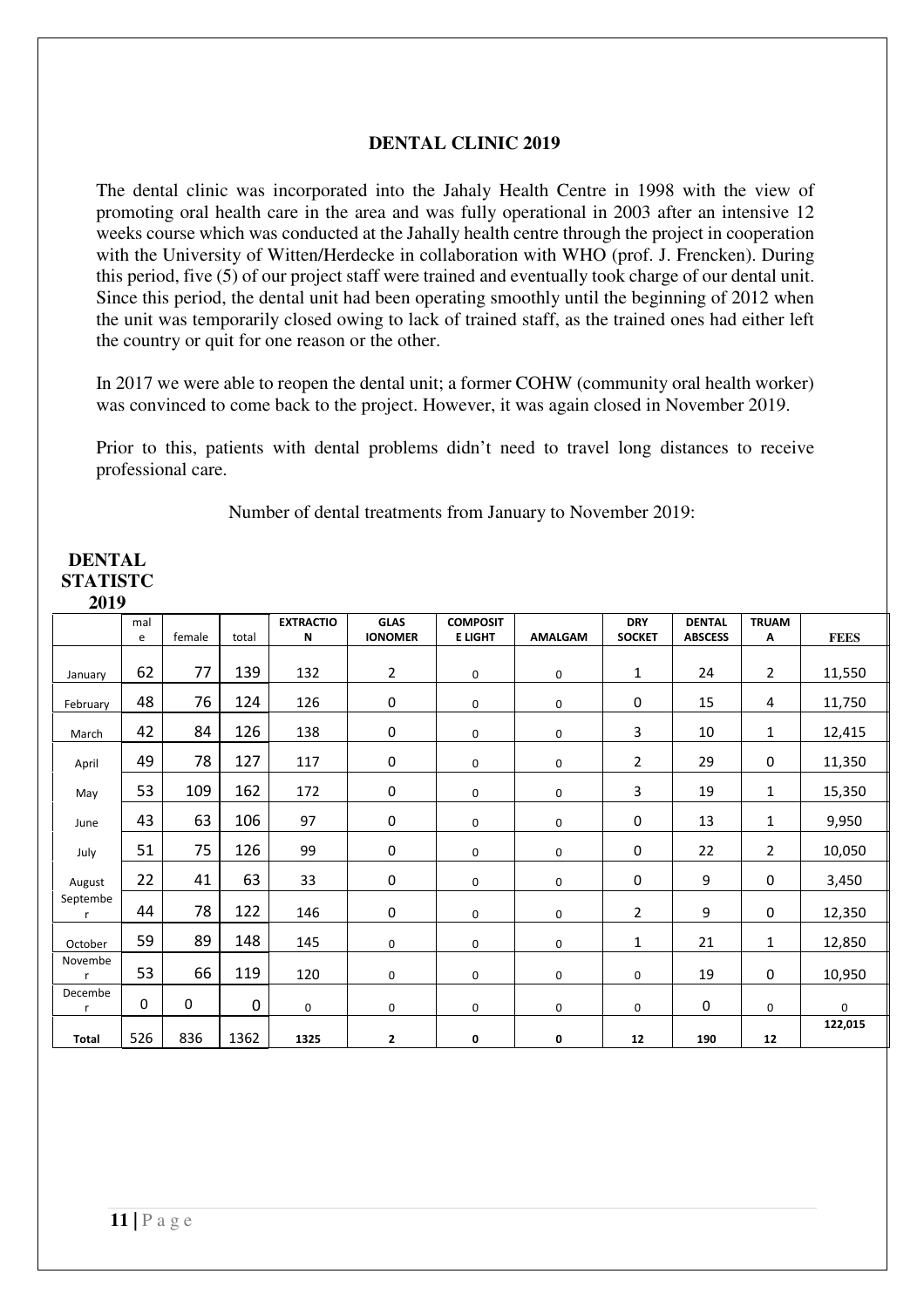# **JAHALY-MADINA KINDERGARTEN**

The project has successfully gone through another year. As always the Kindergarten has made tremendous strides and continues to enjoy a good reputation. During the year under review lot of achievements have been registered, prominent among being the increase in enrolment, human resource development, continuous supply of food, uniforms and medical services etc... All of which are more or less customary of the institutional since the beginning.

## **STAFF STRUCTURE UNDER THE KINDERGARTEN**

There are Nineteen staff in Jahaly-Medina Kindergarten including cleaners, Cooks, gardeners and a Watchman. Below is a table showing the number of staff and their designation:

| <b>STAFF</b>              | <b>NUMBER</b> |  |  |  |  |
|---------------------------|---------------|--|--|--|--|
| <b>Head Mistress</b>      |               |  |  |  |  |
| Deputy Head Master        |               |  |  |  |  |
| <b>Qualified Teachers</b> |               |  |  |  |  |
| Unqualified               |               |  |  |  |  |
| Quranic Teacher           |               |  |  |  |  |
| Cooks                     |               |  |  |  |  |
| <b>Cleaners</b>           | റ             |  |  |  |  |
| Watchman (night)          |               |  |  |  |  |
| Gardener                  |               |  |  |  |  |
| <b>Total</b>              | 19            |  |  |  |  |

Unlike other provincial kindergartens, the enrolment figures in Jahaly-Madina Kindergarten still continues to overwhelm the project despite the two existing 'Madarassas' (Quranic Schools) of Jahally and Madina. From September 15, 2019, 145 new students were enrolled, of which 73 were girls and 72 were boys. This huge number further compelled the project management to start a double shift system (morning and afternoon classes).

As of (December 2019) the kindergarten population stands at 382 students, of which 183 are girls and 199 are boys. Audio-visual classes are still an integral component of our educational strategy, as children learn faster through seeing. The satellite disks and the DVD player are still in good condition, as the students and staffs continue to make use of the facility as and when necessary.

In the area of infrastructural development the school is well equipped with good quality chairs and tables to create a conducive and comfortable learning environment for children.

In the area of health and feeding, the kindergarten still continues to provide free medical services and feeding to the 382 registered children, despite the fact of being phased out of the WFP'S school feeding programme under the Department of State for Education. It is however worth mentioning, at this juncture, that feeding such a huge number of children on a daily bases has not being plain sailing for the project, due to the sky rocketing commodity prices; and unfortunately all our efforts to lure WFP back has so far proven unsuccessful. To support the existing needs of feeding the students of the kindergarten on a daily basis, Project Aid has created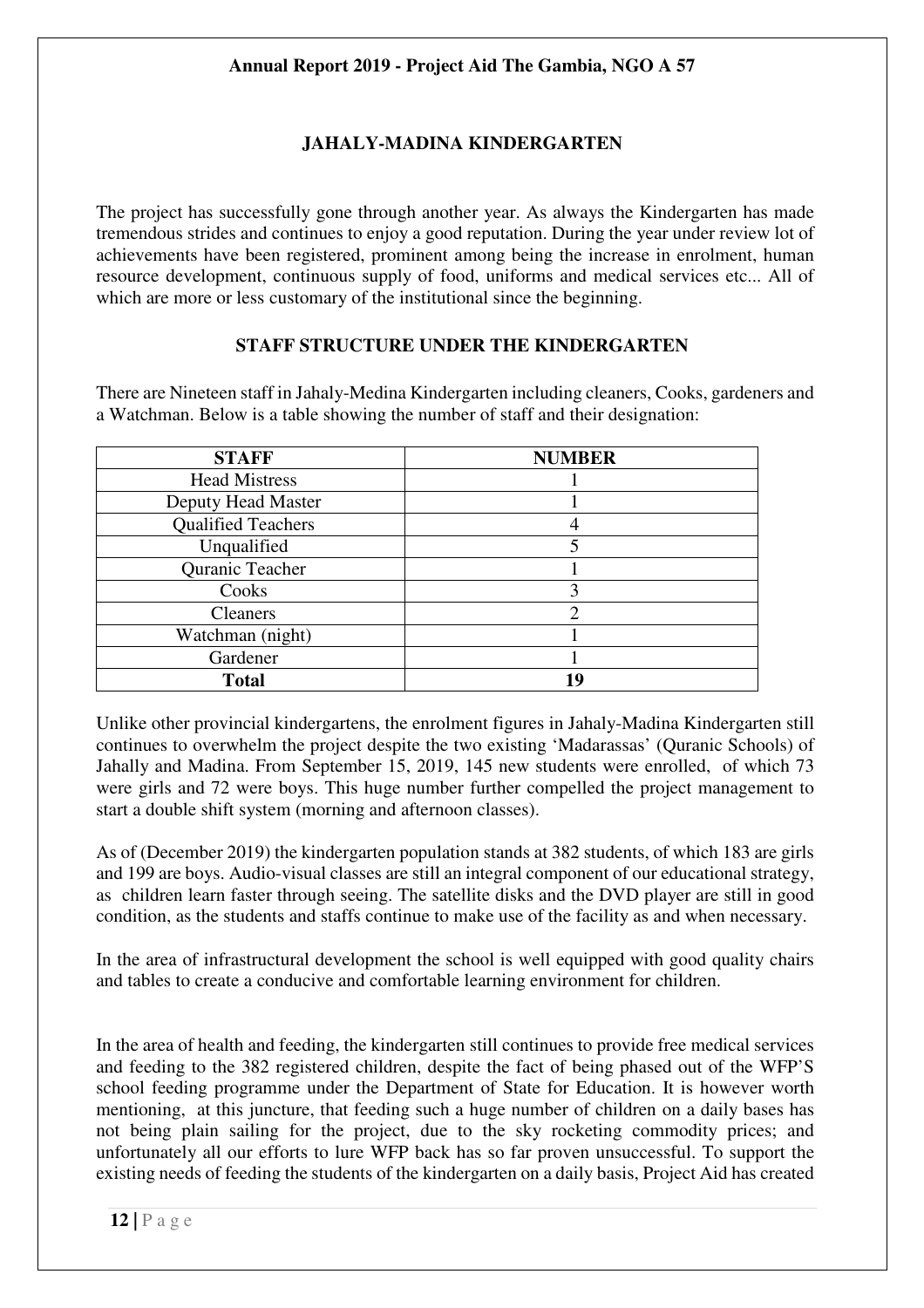another vegetable garden just opposite of the kindergarten compound with a dimension of 70 by 100m. Six (6) wells – with a size of 6m deep and a square meter of 1m by 1m each - were installed in the garden. Four (4) local women have been employed by the Project to water the plants on a daily basis.

Not only does the kindergarten provide free medical services and feeding to its young stars, but also supplies all 382, including the new intakes, with one new school uniform free as is customary of the institution. As the uniform material is not available locally, the project buys and sews uniforms in Kombo and then transports them to Jahaly every year for easy access.

The kindergarten has not also lost sight of its agricultural obligation. Maintaining a school garden is part of its activities, and during the year under review, it has served not only as an elementary agricultural lesson for the pupils but also its products are used to supplement the school canteen in order to provide adequate balanced meals for the children. Bananas and pawpaws also continue to play a pivotal role in boosting the nutritional status of these children for adequate growth.

It is indeed an understatement to assert that the year under review has been truly eventful especially, when one takes stock of the high enrolment, capacity building, free medical service, free feeding, free supply of uniforms and the admirable academic standard. In fact in my candid opinion, the year under review has been one of success that will be remembered for years to come.

## **CAPACITY BUILDING**:

The kindergarten teachers still continue to avail themselves of training opportunities offered by the project through Mrs Patricia Ceesay, the Project's Educational Adviser. Mrs Ceesay in her training concentrates on all areas of the teaching and learning of young children, with particular emphasis on material production as well as other valuable teaching techniques.

Currently, the project is sponsoring one student in the ECD Course at Gambia College School of Education.

#### **AGRICULTURE**

As the project operates in three intervention areas namely Health, Education and Agriculture it is important to shed light on the developments that took place in this sector over the year under review. It's already established that the project is supporting the operation of four vegetable gardens in the two communities, Jahaly and Madina to be precise for many years now.

However there was not much activity from the side of the project, in respect of these gardens, due to the fact that much of its job had been done over the past years. Therefore 2019 was a largely uneventful year for the project, allowing the women to get the best out of the gardens.

Not only does the project give support to the people of the community in horticulture but also provided them with a tractor, with all its accessories, to support them in all their agricultural ventures, at a very minimal cost if any at all.

The tractor can be hired from the villagers; the collected money is used by the project for diesel and maintenance purposes.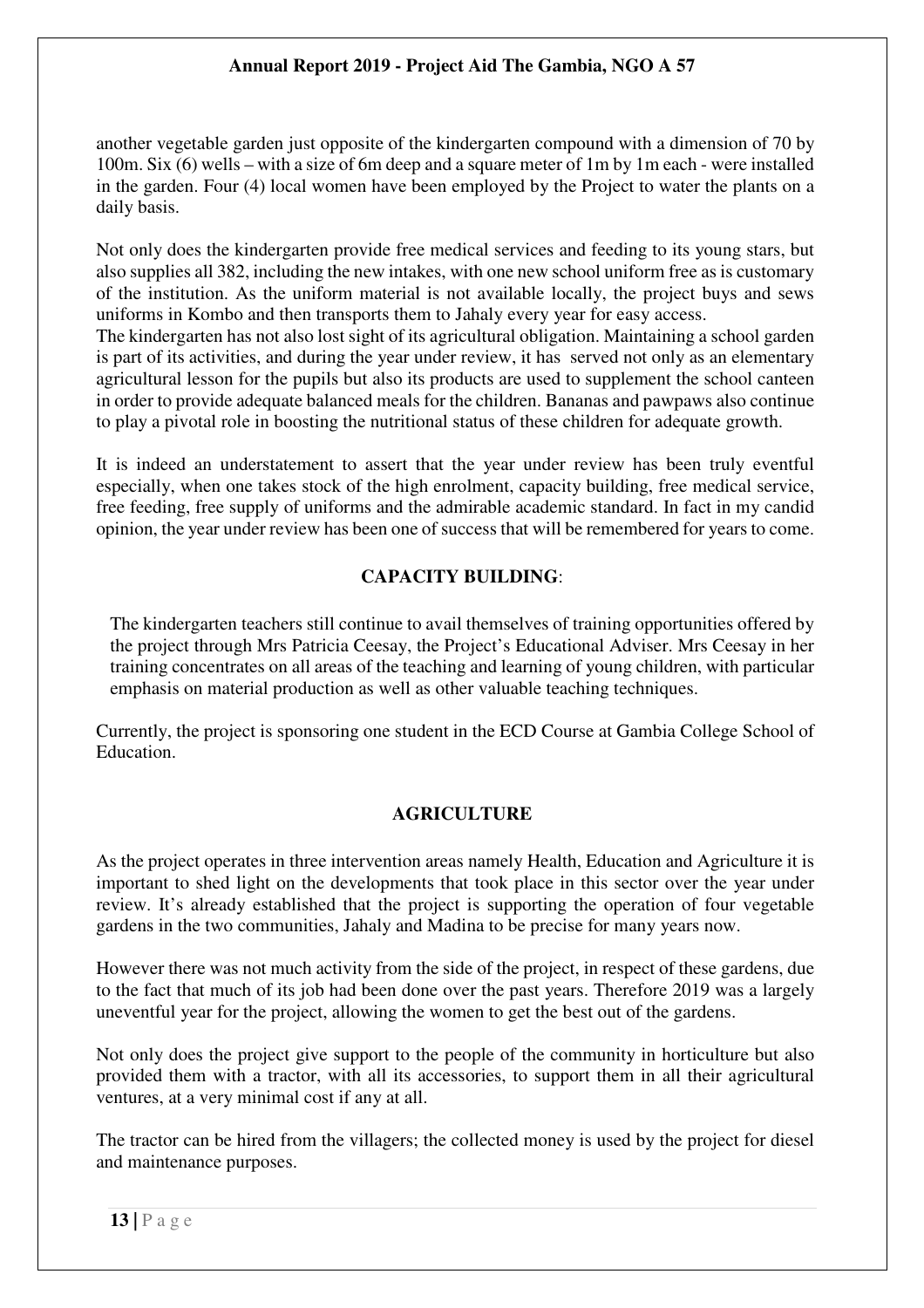## **MORINGA PLANTATION**

It is common knowledge that all the activities of the Project are being financed by our overseas donors mainly from Germany.

It is however worth noting that these donors may not stay with us forever and as such the project needs to put plans in place to finance its activities in the event of donors withdrawing for whatever reason. As a consequence of this fear the German sponsors conceived the idea of developing a moringa plantation whose products can be sold to further finance the project activities e.g. procurement of drugs ect. This idea was implemented in 2012 in Jahaly, next to the Health Centre, and at present around 8,000 trees have been planted. Five (5) gardeners are employed to work exclusively on the plantation since its inception: watering, weeding and applying natural fertiliser to the plants, mainly animal dung & groundnut shells.

These plants were found to possess huge medicinal values of incredible effect on human beings and animals and as such the idea was borne to powder leaves for sale in Europe. As a result of the problems encountered in maintaining the expected hygienic standard, this idea was ultimately abandoned.

In 2019 the project concentrated on expressing oil from the Moringa seeds. This oil is mostly used to produce a body soap of a very high standard.

In December,  $5<sup>th</sup> 2018$ , the Moringa field caught fire and 3  $\frac{1}{2}$  plots were burnt down, and part of the wooden fence was also burnt. In 2019, the Moringa field was quite progressive. New plants have been transplanted in the affected area in the field and the plants are growing amazingly.

## **SMOKE FREE OVENS**

The smoke free oven project has not been very active the last years, since the last construction of 150 ovens in Jahaly and Madina, jointly funded by Project Aid and Sheck Farage Foundation in 2013-2014. However plans are in place to improve these ovens in 2019 as this initiative is quite meaningful for the project, having surely reduced the incidences of innocent children falling into the fire as the case frequently was.

+ The consumption of firewood will also be greatly reduced saving the forest from deforestation.

+ Smoke related illnesses affecting the cooks (women) will also be a thing of the past.

+ With the danger of all the above odds eliminated the ultimate out come will be economic sustainability for the beneficiaries which is the primary aim and the objective of the project management.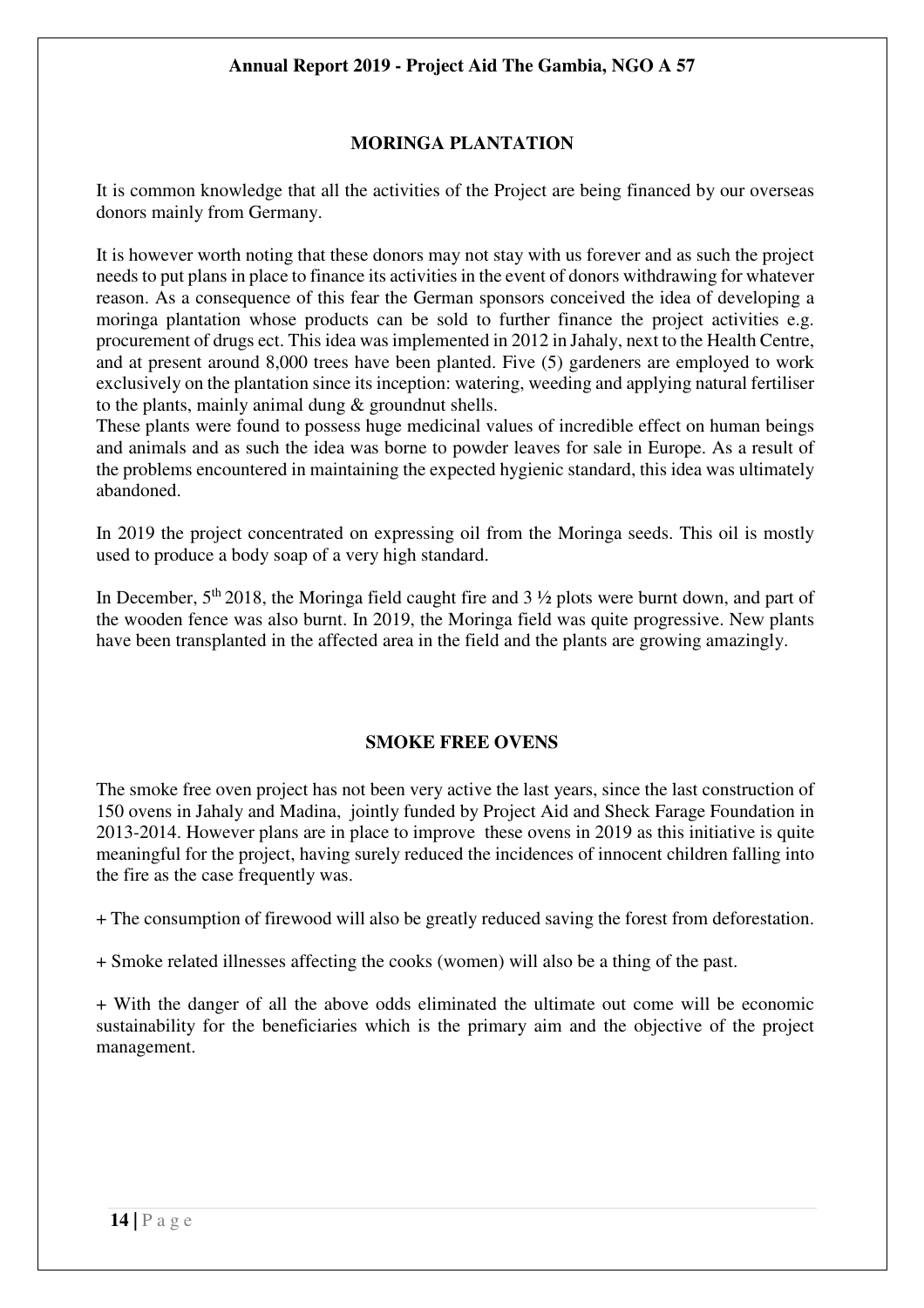#### **OVERSEAS MEDICAL TREATMENT FOR SICK GAMBIAN CHILDREN**

In 2012 Project Aid went into a co-operation with a German NGO called Peace Village/ Friedensdorf International to airlift sick Gambian children, who cannot be treated locally to Germany for better medical attention.

In June, 2012, the first batch of three (3) sick Gambian children left for Germany where they received first class medical attention for their different illnesses. Eleven months later they all returned home, completely cured of their life threatening illnesses, which became a ground breaking moment for the parents and the Government of the Republic of The Gambia on one hand, and Peace Village and Project Aid on the other hand.

In 2019, six (6) Gambian children were taken to Germany for overseas treatment. Nine chldren(9) returned after undergoing successful treatment and one (1) after undergoing further diagnosis.

## **NUMBER OF CHILDREN ADMITTED TO / RETURNED FROM OVERSEAS TREATMENT FROM 2012 TO 2019**

| Year     | 2012<br>- - |       | 2012<br>40 L.J |       | 201 |                      | 2015<br><u> TULU</u> |                     | 2016 |              | AA           |          | 2018 |         | 2019 |       |
|----------|-------------|-------|----------------|-------|-----|----------------------|----------------------|---------------------|------|--------------|--------------|----------|------|---------|------|-------|
|          |             | $R^*$ |                | $R^*$ |     | $\mathbf{D} *$<br>17 | A                    | $\mathbf{p} *$<br>v |      | $R^*$        |              | D*<br>1x | \ *  | $\bf R$ |      | $R^*$ |
| patients |             | U     |                |       | - 7 | -                    |                      | 10                  | ю    | $\sim$<br>πJ | <b>SALES</b> | 14       | n    | 10      |      |       |

#### **A\* = admitted to Germany R\* = returned to The Gambia**

In total Seventy- Four (74) Gambian Children have so far benefited from our overseas treatment program, which is progressing steadily with an impressive number on the waiting list. The remaining Two (2) are progressing very well and expected to be back as soon as the treatment is successful completed. It is important to highlight, at this juncture, that this treatment program is absolutely free of charge for the children and their parents as Project Aid and Peace Village foot the entire bill from start to finish.

Not only does Peace Village help The Gambia in the treatment of sick children, but it also supports the medical facilities with hospital materials and equipment through Project Aid. This was amply demonstrated in 2017 when some containers were sent in loaded with 5 tons of mentioned materials and equipment through the project for onward transmission to the Government.

Below are the criteria for selection in to this program, as well as information about Friedensdorf/Peace Village.

In Friedensdorf [English - Peace Village] program admits children for medical treatment under the following conditions: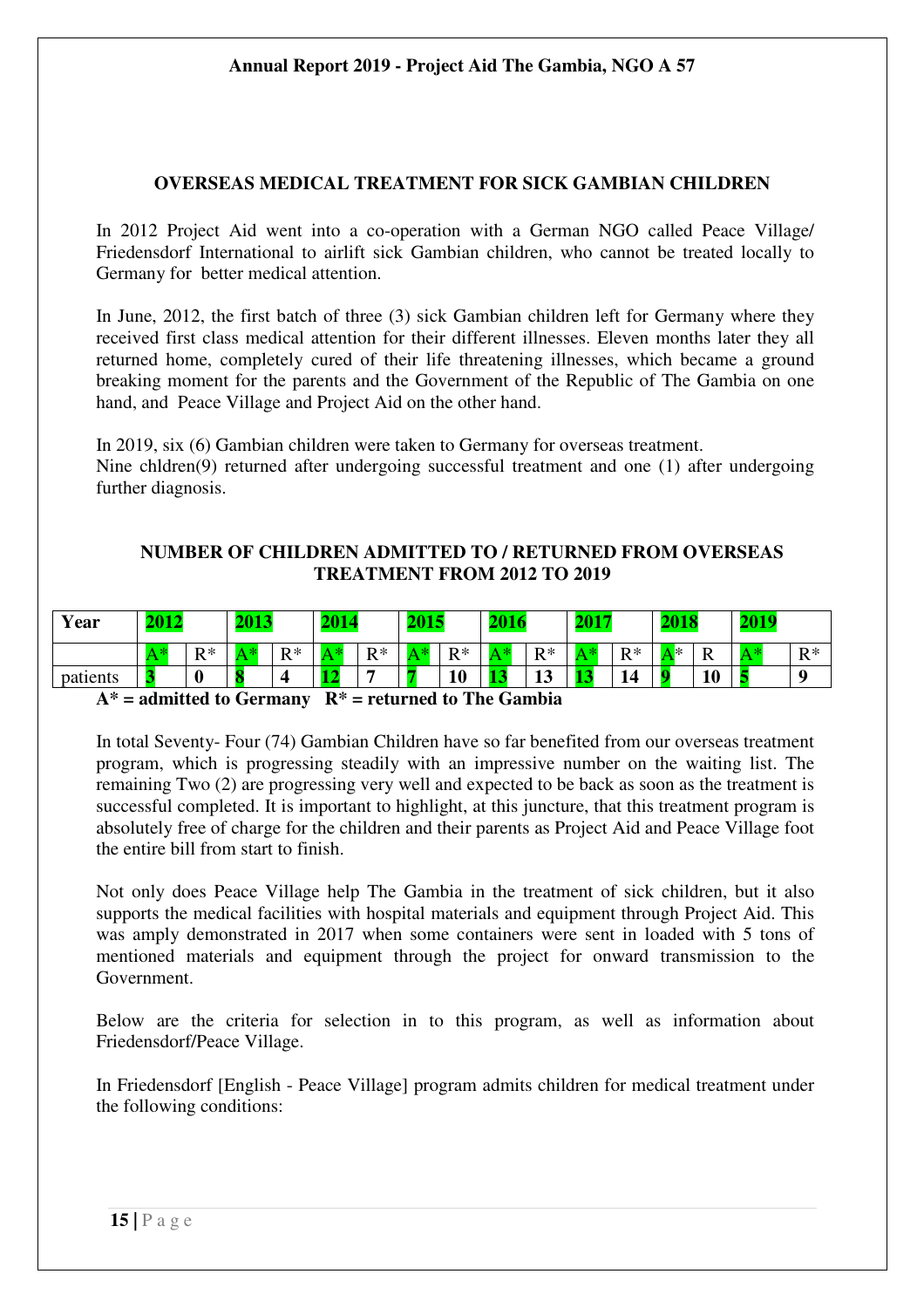- Social indication: parents are financially not in the position to arrange overseas treatment

- Necessity: the child suffers an illness or injury that is life-threatening or means a serious limitation of function; treatment is not available/affordable in Gambia/Senegal, as taking a child from its family and natural surroundings is always the very last resort!!!

- Parents/guardians must guarantee they will accept the child back into the family without any discussion and make no effort for the child to remain in Germany

- Treatment is possible in Europe and has a good prospective for success

Experience has shown that the following causes are likely to be accepted if the needed operation is not available at home:

- Osteomyelitis (infection of the bone or bone marrow)

- Conditions after burns, for example with fire, gas or any explosion. Usually with scar contracture that limits function of hands/leg or closing of eyes/nose/mouth

- congential disorder/malformation such as analatresia (malformation of rectum), urogenital malformation (e.g. hypospadias or bladder extrophy) but also of orthopedic kind such as club foot)

- Cleft palates or ankylosis [stiffness] of jaw

## **Unfortunately not admitted are**:

- any neurological or cardiology problems or any form of cancer, as treatment cannot be arranged for free in Germany and as the success rate is not always high, Children that suffer a problem due to cerebral palsy or Spina bifida cannot be accepted. The problem might look like an orthopedic one at first, but usually no easy improvement can be achieved by simple surgery

Further framework:

- Children must be eleven (11) years old or younger. They must not be breast feeding by the time of admission

- Parents must agree that child travels without parents/guardian and that guardianship will be transferred to Peace Village during the entire time in Germany. Guardianship automatically ends upon the child's return to the home country

- Parents must guarantee that the family will not undertake any initiative for the child to stay in Germany or have any private contacts, for example with family/friends living in Europe. Since every child in the program will be treated equally, unfortunately no such contacts can be allowed

- Peace Village is never "obliged" to admit a child. Even if all formal requirements are met, last decision is solely their decision

- The Gambia guarantees to admit every child back home in the country. Under no circumstances will any child remain in Germany

Upon return, every child is given some small financial aid for reintegration and a bag with clothing and personal belongings.

While in Germany the child will either be admitted in hospital or live with the other children in peace village. The children will not stay with any private family.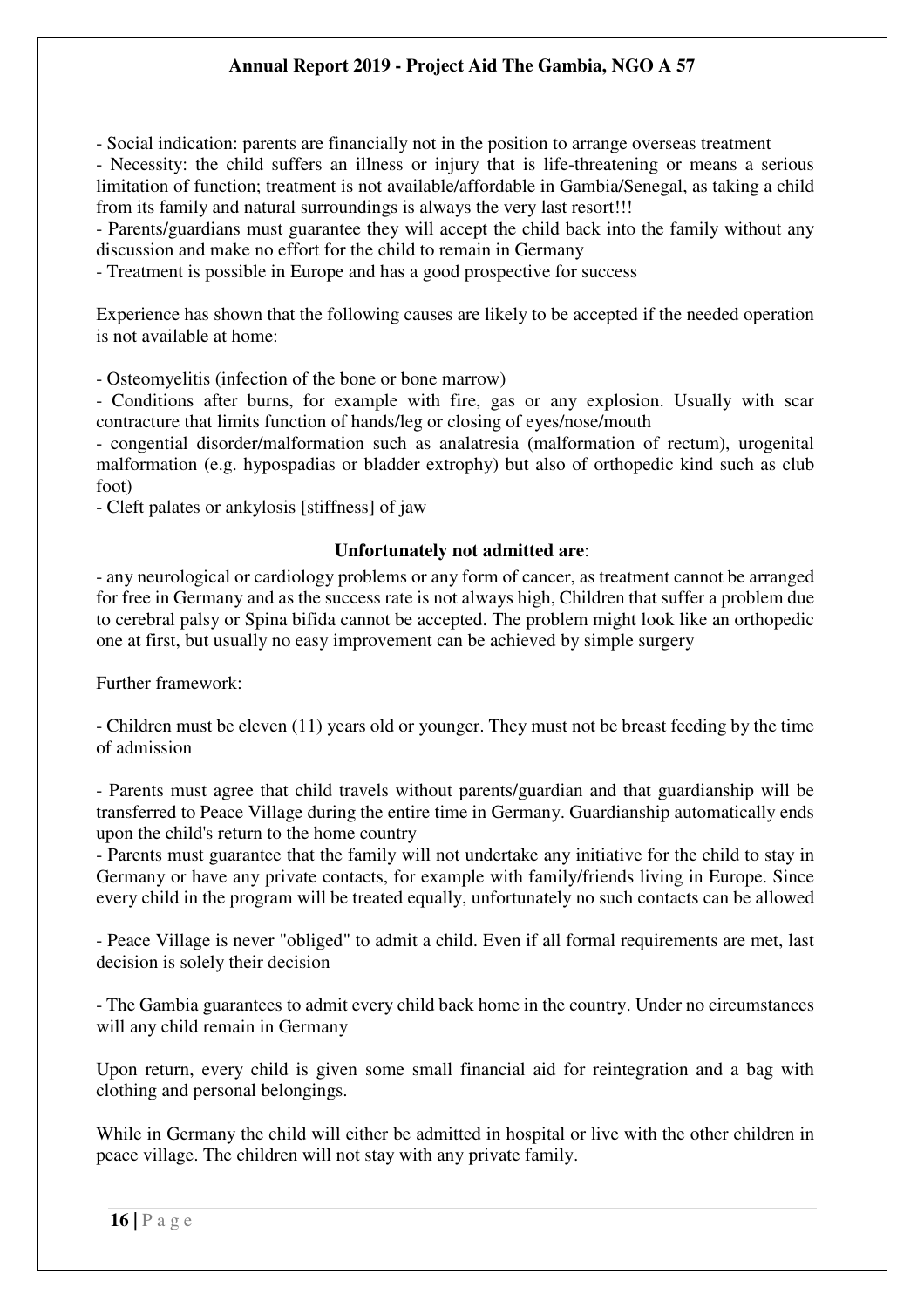Around 240 children, going and coming from hospitals all over Germany, stay together with all other small patients, attend rehabilitation programs such as physiotherapy, water gyms etc. Peace Village pays attention that the cultural values of all children are respected (e.g. there is no pork at their meals etc.)

Children are luckily very fast to pick up a new language if needed. After few weeks many children can speak basic German. If needed to explain treatment etc. Peace Village usually manages to find interpreters. If several children come from the same country, they are often able to translate for one another due to different durations of stay. Funnily enough, after some months children do not only learn to speak German, but also other languages spoken at Peace village. (Peace Village even has some Afghan kids who can speak Portuguese, because their new friend is from Angola and vice versa!)

Before Peace Village decides to admit a child, it is best to have as much medical material available as possible, ideally a recent x-ray a recent x-ray along with a medical report.

## **BUNIADU HEALTH CENTRE AND KINDERGARTEN**

### **INTRODUCTION**

The non-profit association Riverboat Doctors International (RDI) e.V. was founded in 2004 and is based in Ganderkesee, Germany. Since 2007, the association has been running "Buniadu Health Centre", an outpatient Health Centre in the village of Buniadu (NRR) on the north bank of the river Gambia. The Health Centre employs twelve local staff, including two trained nurses. Regular on-the-spot staffing is provided by volunteers (doctors, nurses and carers, as well as craftsmen) from Germany, Austria and Switzerland.

About 85 outpatients show up for treatment every day, most of whom are children. Infectious diseases: malaria, worm diseases, burns and accidents of all kinds are treated. Increasingly, also chronic diseases such as diabetes and hypertension. In addition, education courses in nutrition and hygiene are offered in cooperation with local experts. Since 2012 the Health Centre Buniadu has been equipped with water supply and a small solar system. The board members and all members of the association in Germany work voluntarily.

Buniadu health centre and its kindergarten were officially handed over to Project Aid The Gambia with effect from February 1<sup>st</sup> 2017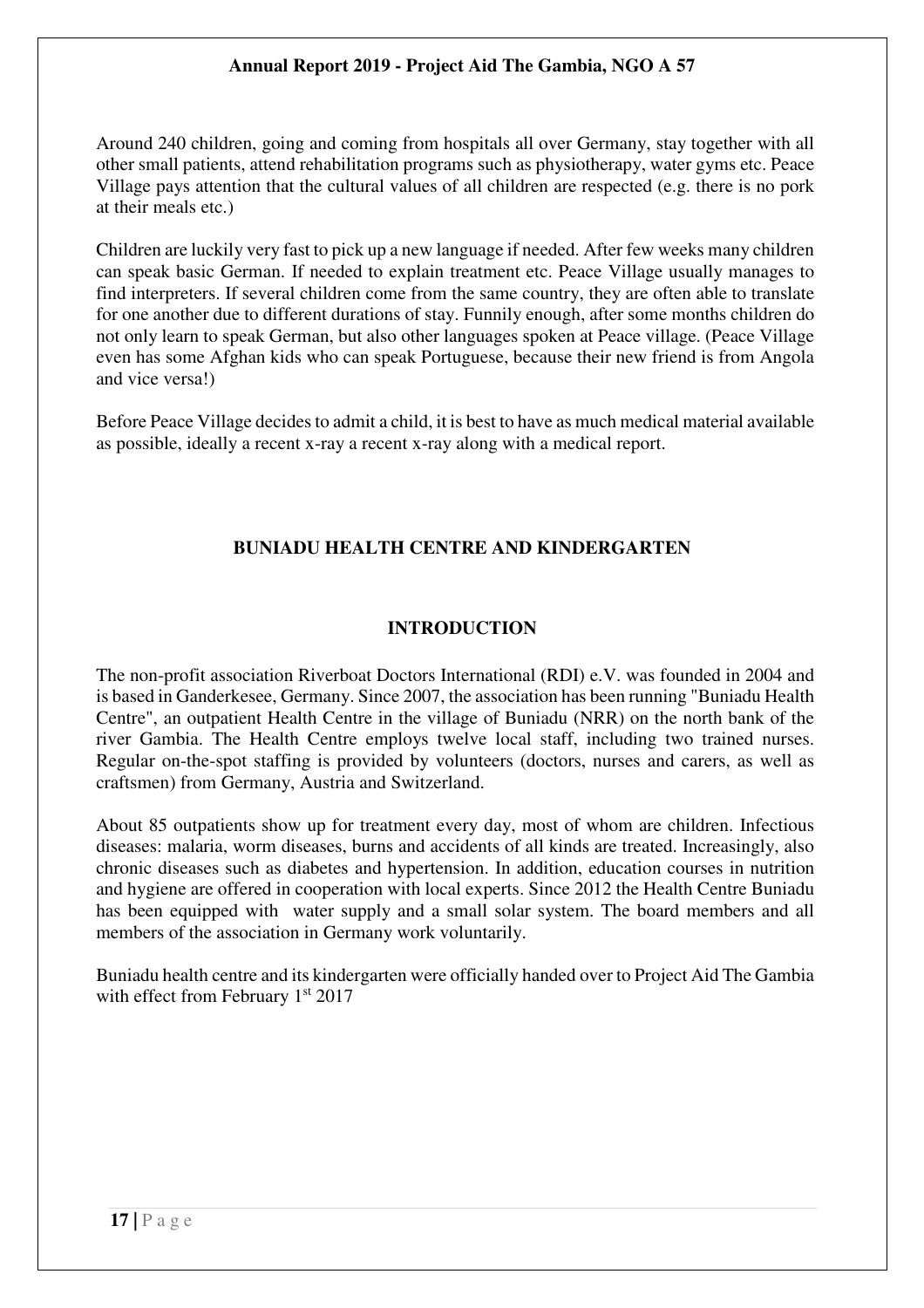## **BUNIADU HEALTH CENTRE**

## **STAFF STRUCTURE UNDER THE CLINIC**

There Ten (10) staff in Buniadu Health Centre including Watchmen. Below is a table showing the number of staff and their designation:

| <b>STAFF</b>              | <b>NUMBER</b> |
|---------------------------|---------------|
| <b>CHN</b> Ophthalmic     |               |
| <b>CHN</b>                |               |
| <b>Nurse Attendants</b>   |               |
| Watchmen (day $\&$ night) |               |
| Cleaner                   |               |
| <b>Total</b>              | 10            |

#### **The following data show the number of patients seen by Buniadu Health Centre in the different months of 2019:**

| 2019         | male | Female | fees   | patients free of charge |
|--------------|------|--------|--------|-------------------------|
| January      | 454  | 750    | 34500  | 66                      |
| February     | 468  | 717    | 33960  | 31                      |
| March        | 436  | 713    | 33220  | 56                      |
| April        | 509  | 775    | 37170  | 57                      |
| May          | 626  | 913    | 44370  | 61                      |
| June         | 456  | 752    | 34300  | 43                      |
| July         | 642  | 930    | 45725  | 49                      |
| August       | 505  | 629    | 32880  | 39                      |
| September    | 732  | 987    | 50150  | 51                      |
| October      | 500  | 718    | 34600  | 63                      |
| November     | 369  | 515    | 25590  | 40                      |
| December     | 401  | 497    | 25800  | 25                      |
| <b>Total</b> | 6098 | 8896   | 432265 | 581                     |